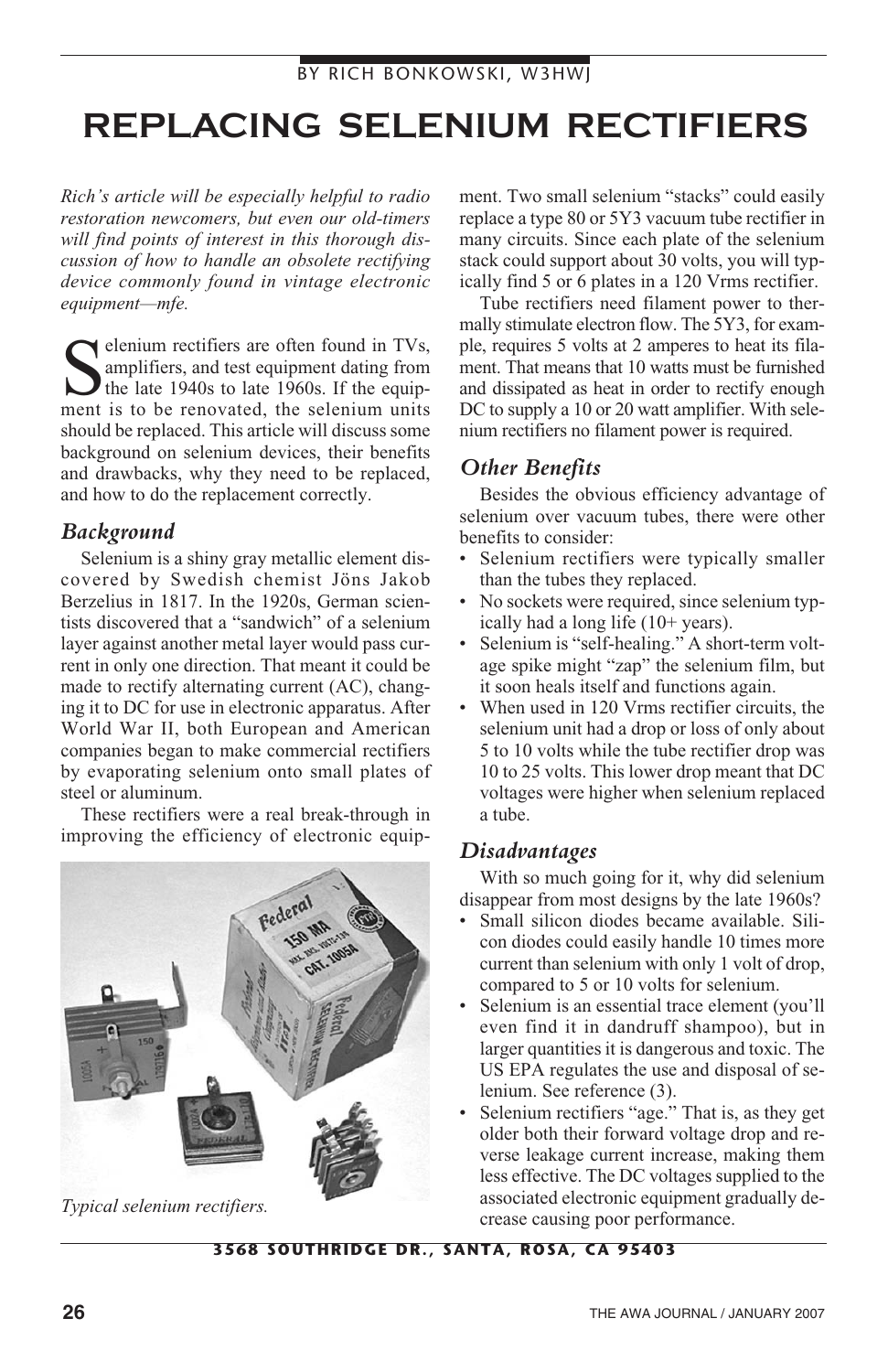- As selenium units get older and run hotter, they are more prone to catching fire, causing a foul-smelling, pungent smoke. Some oldtimers compare this to burning garlic.
- By 1970, silicon diodes cost only pennies and were 10 times smaller than the selenium units they replaced.

Some manufacturers' data indicate that selenium rectifiers could handle as much as 250 milliamperes per square inch of plate area. From the table above, you can see that 100 milliamps is more typical. This isn't a problem, as a replacement silicon diode will easily handle almost half an ampere.

## *Replacement a Must*

Even if your equipment seems to be working well, you should replace the selenium rectifier unit. It is only a question of time before it will fail. If you are lucky, it will fail gracefully, blowing a fuse or showing an "open" circuit. Unfortunately, if your rectifier overheats, you could have lots of nasty, toxic smoke.

Replacement is easy and silicon diodes are cheap, so there is no reason not to do the replacement. New selenium rectifiers are difficult

| <b>MANUFACTURER</b>                          | <b>PART NUMBER</b><br><b>NUMBER</b> | <b>PLATE SIZE</b><br>(INCHES) | <b>CURRENT</b><br>(MA) |
|----------------------------------------------|-------------------------------------|-------------------------------|------------------------|
| Federal ITT                                  | 1005A                               | $1.25 \times 1.25$            | 150                    |
| <b>IRF</b>                                   | <b>RS050</b>                        | .67x.67                       | 50                     |
| <b>IRF</b>                                   | <b>RS065</b>                        | $1 \times 1$                  | 65                     |
| <b>IRF</b>                                   | <b>RS075</b>                        | 1x1                           | 75                     |
| <b>IRF</b>                                   | <b>RS100</b>                        | $1.2 \times 1.2$              | 100                    |
| <b>IRF</b>                                   | <b>RS150</b>                        | $1.2 \times 1.2$              | 150                    |
| <b>IRF</b>                                   | 6RS150                              | $1.2 \times 1.2$              | $150*$                 |
| <b>IRF</b>                                   | <b>RS200</b>                        | $1.5 \times 1.5$              | 200                    |
| <b>IRF</b>                                   | <b>RS350SL</b>                      | 2x2                           | 350                    |
| <b>IRF</b>                                   | Q4B                                 | $1 \times 1$                  | 100 (full wave)        |
| <b>IRF</b>                                   | E-150L                              | $1 \times 1$                  | 150                    |
| <b>IRF</b>                                   | E-650L                              | $2 \times 2$                  | 650                    |
| Radio Receptor                               | 8Y1                                 | $0.5 \times 0.5$              | 20                     |
| Radio Receptor                               | 8J1                                 | $0.56 \times 0.56$            | 65                     |
| Radio Receptor                               | <b>501</b>                          | $1.5 \times 1.5$              | 250                    |
| Radio Receptor                               | <b>5S1</b>                          | $2.0 \times 2.0$              | 500                    |
| Radio Receptor                               | 6S <sub>2</sub>                     | $2.0 \times 2.0$              | $500*$                 |
| <b>Sarkes</b>                                | $ST-65$                             | 1x1                           | 65                     |
| <b>Sarkes</b>                                | ST-100                              | $1.25 \times 1.25$            | 100                    |
| <b>Sarkes</b>                                | ST-200                              | $1.65 \times 1.65$            | 200                    |
| *Rated for 156 Vrms; all others are 130Vrms. |                                     |                               |                        |

*Table 1. Some typical selenium devices you might encounter.*



*1N4004 diode. Band identifies cathode, or (+) end.*

to find,, though they are still made in India. Don't bother buying a new old stock (NOS) selenium unit. It will be at least 50 years old and already well-aged toward failure.

## *Silicon Diode Specs*

Most parts distributors, including Radio Shack, carry one- ampere silicon diodes. The most popular are the 1N400x series. If you are replacing a typical 130 Volt selenium, choose at least a 1N4004. This is a 400-volt rated part. Seems like over-kill? Not really. Unlike selenium, silicon is not "self-healing." Even a few microseconds of a voltage spike can zap a silicon diode. My personal preference is to use a 1N4007 (rated at 1000 volts). It costs only a few pennies more and provides a lot of extra margin. If you are really conservative, the 1N5408 diode will handle 1000 volts and almost 3 amps!

Silicon diodes are packaged as small cylinders with a wire lead emerging from each end. One end of the cylinder will have a band marked on it. This is the cathode. Some diodes will have a taper or chamfer to mark the cathode end. Be sure to observe the proper polarity when connecting a silicon diode in place of a selenium rectifier! My illustration of a 1N4004 diode shows a (+) indication for the cathode—which was the convention used on selenium rectifiers.

## *Adding Resistance*

The typical US power line is rated at 120 Vrms. This means that the peak voltage is 1.414 x 120 or roughly 170 volts. When you rectify the 120 Vrms line and used it to charge a filter capacitor, you might get as much as 170 VDC on the capacitor. In practice, the voltage is a bit lower due to losses in the rectifier and the wiring.

When you exchange a selenium rectifier for a silicon diode you will find that the DC output voltage to your equipment has increased by 5 to 15 volts. In order to maintain the originally specified output voltage, you will want to add a series resistor be-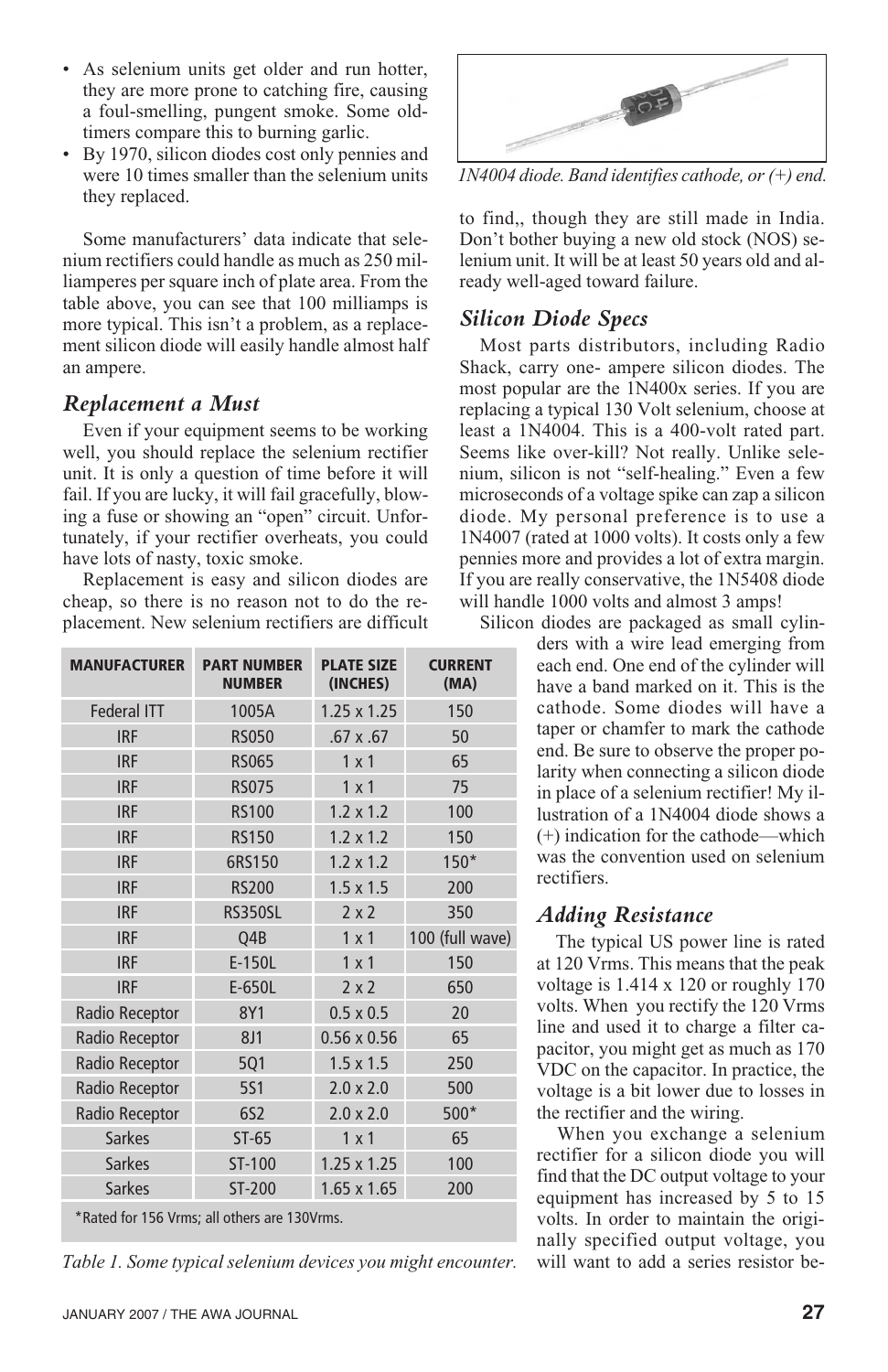

*Selenium rectifier substitute is made up of silicon diode, power resistor and terminal strip (see text).*

tween the diode's cathode and the first filter capacitor. Sometimes the increase in output voltage is not a particular problem, but a **resistor should be added in all cases** to reduce the available surge current.

When a filter capacitor first charges up, it appears to be a momentary short circuit, drawing a huge current through the diode. Selenium rectifiers have a naturally higher internal resistance, so they "self-limit" the surge current. Silicon diodes have a lower forward resistance, so you need a resistor in series just to reduce the surge.

My rule-of-thumb is to size the resistor to drop about 10 volts, simulating the drop of the old selenium rectifier. If the equipment requires 50 milliamperes, we can use Ohm's Law to calculate:

$$
R = V_{drop}/I_{DC} = 10 V/0.050 A = 200 ohms
$$

This is only a rule-of-thumb. If you want to duplicate the exact original output voltage, start with a resistor of about 100 ohms and measure the output voltage with the equipment operating. Adjust the resistor value up or down until you achieve the voltage specified by the manufacturer of the equipment. Typical values will be from 20 to 200 ohms. The resistor has to dissipate some power, which means it will generate heat, so be sure to use a resistor rated for the power. In the example above, the approximate power required will be:

#### $P = V^2/R = 10^2/200 = 0.5$  watts

Don't use a half-watt resistor! A half-watt resistor gets very hot when dissipating a half-watt. I would recommend at least 100% to 200% safety factor. In fact, 5 watt resistors are probably easier to find than 2 watt types. If your current calculation is different, use a resistor rated for at least twice the power calculated. Resistors are cheap, so don't cut corners.

You'll undoubtedly also be replacing the filter capacitors—standard practice in most restorations. In AC-DC power supplies, make sure that your new filter capacitors are rated for at least 170 Volts. Old equipment might have 150 V caps, but use the higher voltage rated capacitors when renovating.

### *Replacement Considerations*

You may decide to remove the old selenium unit or merely disconnect it. It's usually best to remove the unit and mount a multi-terminal connection strip in its place. Connect each wire of the new silicon diode to one lug of the terminal strip. Connect the resistor (calculated above) between the cathode lug and one of the free lugs of the terminal strip. It goes without saying that you should not use any lugs that are grounded to the chassis.

The AC wire is the one that had been connected to the unmarked or minus (-) terminal of the selenium device. Now connect it to the unmarked side of the silicon diode. Connect the  $(+)$ terminal of the first filter capacitor to the free end of the resistor. Make sure that the banded end of the diode is the one that is connected to the resistor and through the resistor to the  $(+)$ terminal of the first filter capacitor. **If you get the polarity wrong, you can short or destroy the filter capacitors, blow a fuse, and blow the new diode.** Be careful. Be certain you know which end of the diode connects to the DC.

## *Possible Configurations*

You will typically find selenium rectifiers used in audio amplifiers, test equipment, and "3- Way" portable radios. Selenium was not used in the popular "All American Five" radios, because the rectifier tube was necessary to complete the heater series string for 120 VAC operation.

In most equipment, there will be one selenium rectifier connected as a half-wave circuit. This was the lowest cost rectifier configuration. Ripple voltage is higher at the output, but that wasn't a problem in most equipment. More sophisticated equipment might use two selenium rectifiers in a full-wave configuration. That means you need two silicon diodes and associated resistors.

Likewise, TVs from the 1950s often used a voltage doubler circuit. Two selenium rectifiers were used in a circuit that boosted the DC output to twice the AC input voltage. **Use particular caution in this case as the "boosted" DC can reach up to 400 V!**

Be careful in replacing selenium units in socalled "battery eliminators" or "3-way" portable radios. This equipment usually uses low voltage tubes in configurations involving the tube fila-*(continued on next page)*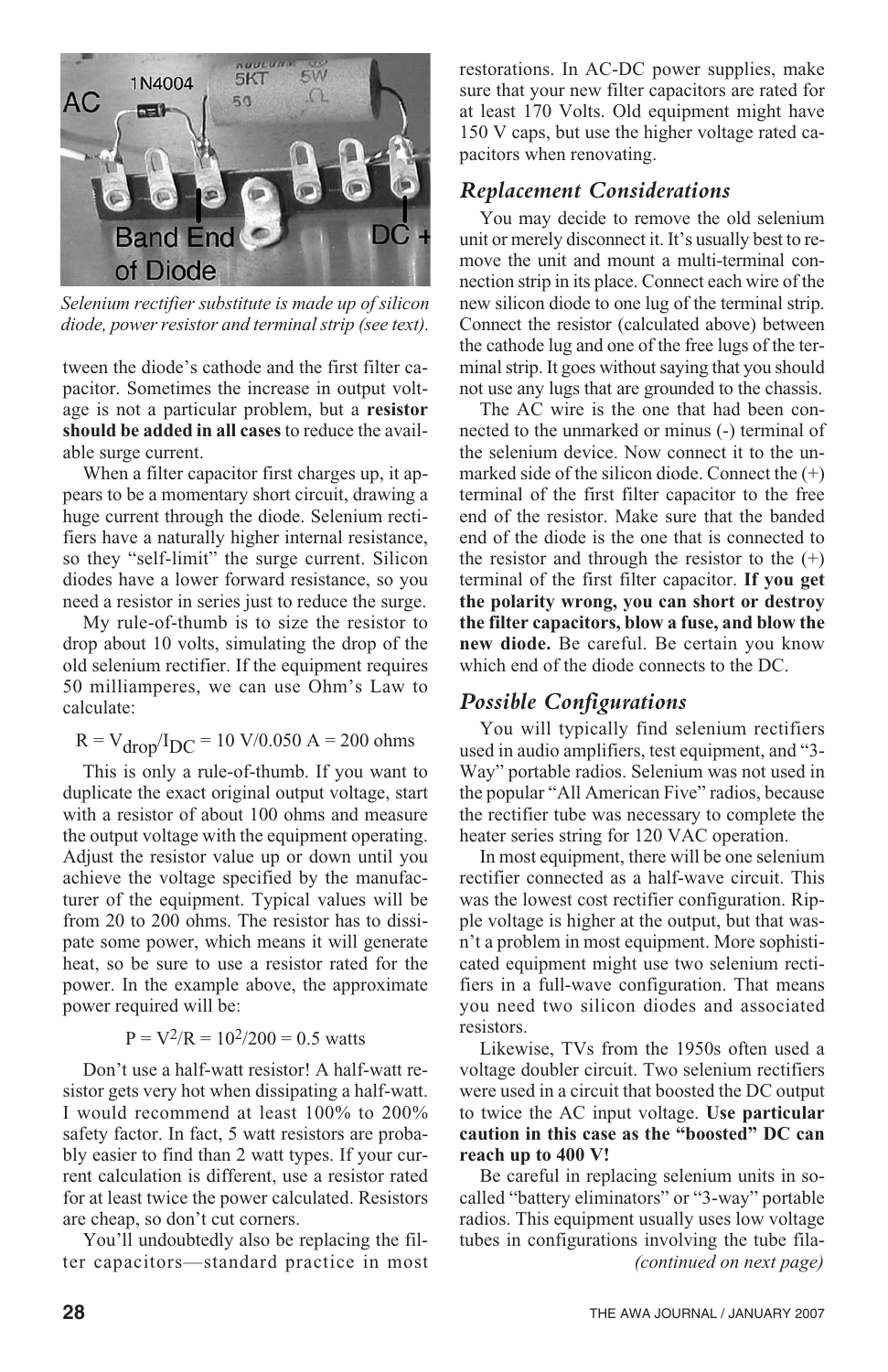# **AN RCA RADIO FOR THE BLIND**

If you're like me, you have probably given lit-<br>the thought to how a blind person might enjoy<br>tuning and listening to a radio. True, only a<br>small percentage of the world's population is aff you're like me, you have probably given little thought to how a blind person might enjoy tuning and listening to a radio. True, only a fected this way, and we who are sighted don't usually give much thought to the problems of the blind. As I now reflect on this issue, I can understand the frustration that must accompany performing such tasks as tuning a radio to a specific frequency. Close your eyes and try it!

An RCA radio designed for the blind was given to me recently by an old friend and colleague from my days of working at the company. I don't know if the set was strictly a philanthropic project of RCA's or produced with financial assistance from one of the organizations that assist the blind. Certainly the costs of tooling for this special manufacture must have been significant.

The controls of this radio are identified in both braille and English. Note the window at the top of each knob. It gives access to a drum, carrying braille frequency identifications, that rotates as the knob is turned. The raised braille characters are molded into the plastic.The set's design and appearance suggests that it is a product of the 1960s.

Note that the set tunes the UHF and VHF TV audio in addition to AM and FM. No external antennas are required. All bands either use ferrite antennas or are capacitor-linked to the AC line in the manner of the FM sets of the 1940s and 1950s.

There are no model numbers on the unit, though there is a shadow of a former



*View of a section of the radio's top. Note braille markings on slide switch at upper right and on tuning drums beneath access windows.*

sticker that might have carried this information. The identification "Japan 303" molded into the bottom suggests that the set was manufactured in that country.

This is the only radio for the blind I've come across in better than 20 years of attending hamfests and antique shows. It occupies a prominent spot in my collection.  $\circ$ 



*tunes AM and FM as well as VHF and UHF TV audio.*

#### *Replacing Selenium Rectifiers, continued*

ments in the DC power circuit. These kinds of circuits have too many variations to cover here. A typical example is the Zenith Trans-Oceanic, one of the most popular of the 3-way portables. See the references (6) through (9) for more help.  $\bullet$ 

#### **REFERENCES**

- 1. *ARRL Handbook* 1959. American Radio Relay League.
- 2. Allied Radio Catalog 1970
- 3. "Selenium Compounds; Hazards." http://

www.epa.gov/ttn/atw/hlthef/selenium.html

- 4. "Insel Rectifiers." http://www.rectifierindia. com/product/seleniumrectifiers/index.html
- 5. "Metallic Rectifier Design & Application." http://www.pmillett.com/file%20downloadss/selenium.pdf
- 6. "Zenith Trans-Oceanic." http://oak.cats. ohiou.edu/~postr/bapix/H500\_2.htm
- 7. "Power Supply Rebuilding." http:// trans-oceanic.fortunecity.net/te01015.htm
- 8. "Motorola VT-73." "Replacing Selenium." http://antiqueradio.org/motvt73.htm
- 9. "Powering your Antique Portable Radio." http://antiqueradio.org/bsupply.htm
- 10. Radio Shack *1959 Guide to Electronic Buying*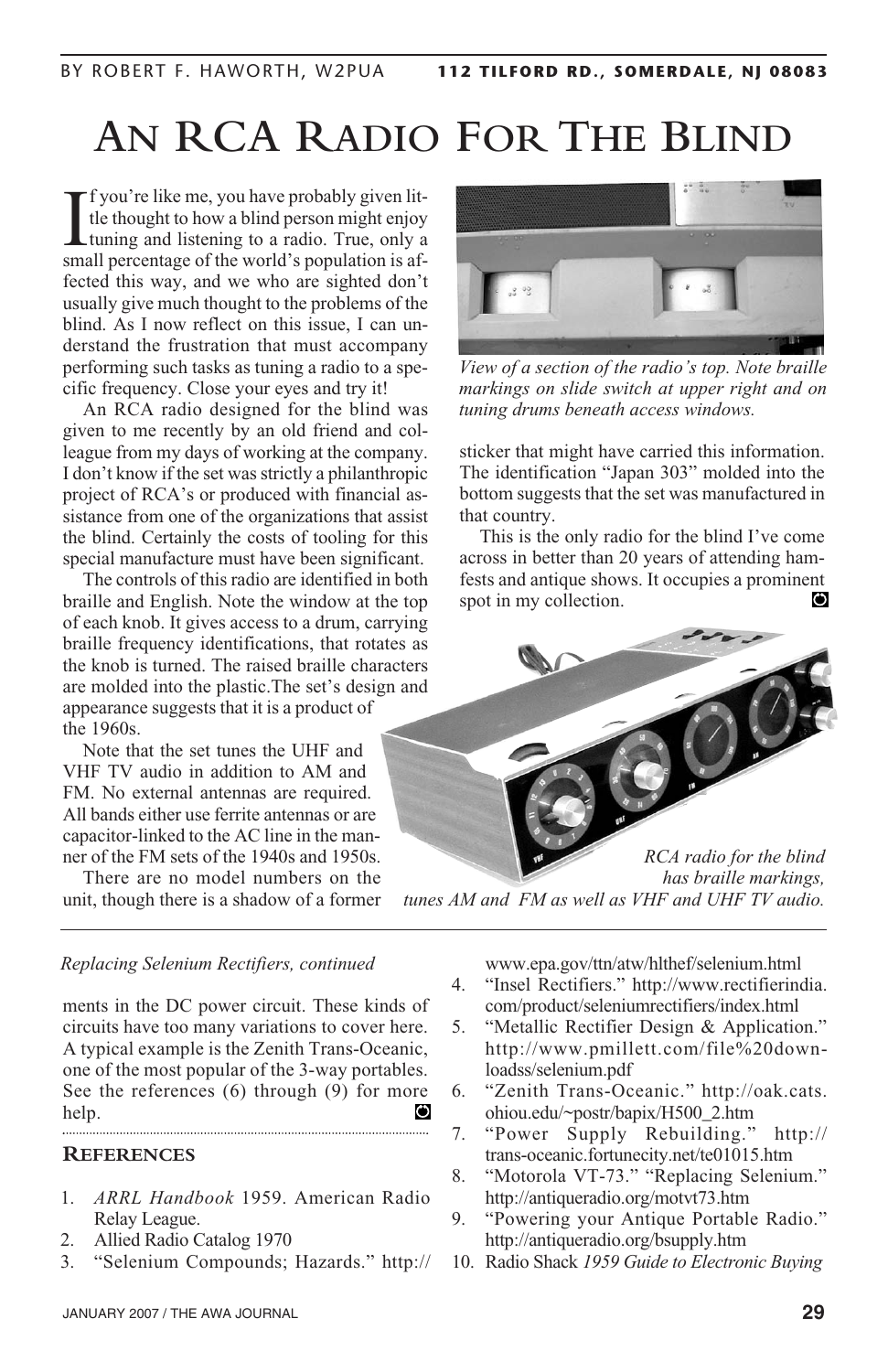## **Replacing Selenium Rectifiers Further Thoughts Six Years Later**

Since the Antique Wireless Association published my article in January of 2007, I've received numerous comments, mostly good, about the article. I think it's a good place to start for someone who is dealing with a selenium rectifier for the first time. Certainly, not all situations are covered, but the basics are still useful today.

Here are some corrections and additions:

1. The comment about using selenium to replace a type 80 or 5Y3 vacuum tube rectifier is not really appropriate. These tubes have a reverse voltage rating exceeding 500 V. To replace them with selenium would require a very long stack of plates, certainly a dozen or more in series. But this fact highlights the really dramatic advantage of silicon rectifiers. In many circuits, one 1N4007 can be used to replace each plate of a dual rectifier tube. This saves more than 10 Watts of heat and allows nearby components to run cooler.

2. AT&T Bell Labs reported on selenium rectifier performance in an extensive report in the 1950s. J. Gramels explains in detail how selenium rectifiers are made and how they age with time. From the beginning of their use, it was understood that the rectifier characteristics would change with age. *www3.alcatel-lucent.com/bstj/vol32-1953/articles/bstj32-6-1469.pdf* 

3. The 1N4007 diode is the best all-around choice for replacement of selenium rectifiers found in radios, test equipment, and TV sets. The price is so low, under 10 cents, that it doesn't pay to use anything less. The 1N5408 is another choice, though really overkill in most cases.

4. I continue to recommend a "cut and try" approach on the series resistor. The current waveform is not a nice sinusoid, as the rectifier supplies current only during the middle of an AC cycle when the filter capacitor needs additional charge. Peak currents can be 5 or 10 times higher than the measured DC average value.

5. Don't save money by using 150 V electrolytic capacitors. Yes, the old radios used them, but line voltages are higher today and capacitors are cheaper. I wouldn't use anything less than 200V for typical 120V (rms) line voltages. If the equipment you are repairing has a transformer, then use capacitors that are rated for at least the peak output voltage plus a 10 or 20% safety factor.

6. European radios favored a 4-diode full-wave bridge. These can be replaced with four 1N4007s or a commercial bridge rated for at least 600V. With 220V input, the peak diode voltage is in excess of  $\sqrt{2} \times 240$  or 340V.